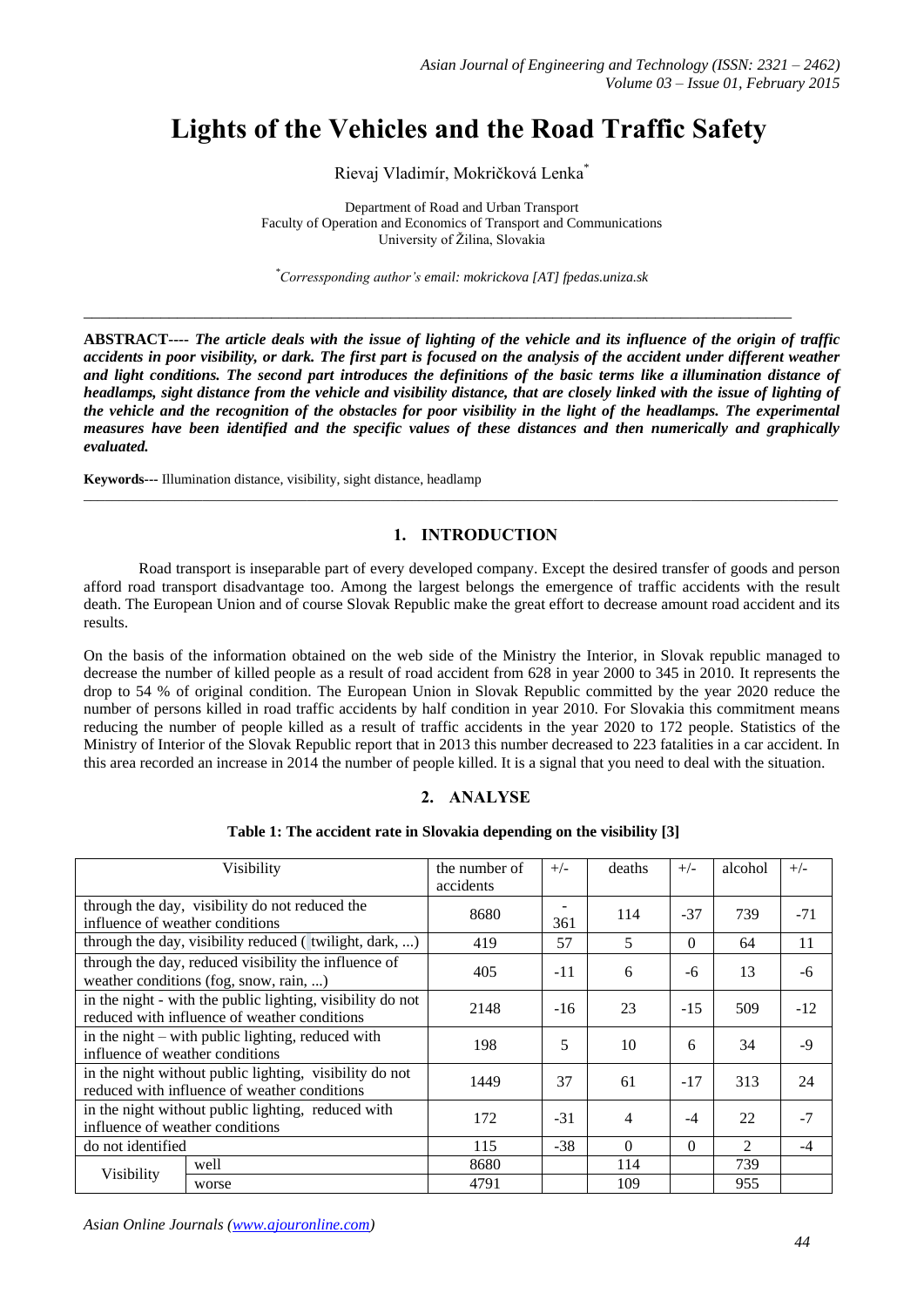If we compare the number of traffic accidents resulting in poor visibility, it is obvious that from the total number of accidents is about 1/3 of the time at night or in poor visibility and 2/3 have become through the day. A comparison of the number of people killed is almost balanced, the table 1. A simple calculation can be detected through any 76 accident caused the death of a man, at night this share has declined for each of the 44. an accident. Ride for a reduced visibility is markedly more dangerous.

What is the difference? Because the biggest part of the information obtained the driver through the vision, the difference will be caused due to just this fact. The vehicle moving a certain speed needs to stop a certain path. It consists of a path which vehicle passes during the decision of the driver, path during the delay of the brakes, path of attack brakes deceleration and path of high braking. The decision of the driver includes the time required to make information received from the eyes into the brain of the driver, then followed by the time required to evaluate the situation to the decision to brake. Finally, the driver moves the leg to the driver brakes. From the time, where before him appeared a barrier to stop expires various a long times depending on its concentration on driving, physical and mental condition. The approximate times of decision-making of the driver are listed in table 2. [2] [4]

| Table 2: Distance traveled of the vehicle depending on the length of the reaction of the |
|------------------------------------------------------------------------------------------|
| driver [2]                                                                               |

| The length of the<br>reaction of the driver                                                                                                                 | The status of the driver                                                   | The path which passes the<br>vehicle [m] at a speed of |                   |  |
|-------------------------------------------------------------------------------------------------------------------------------------------------------------|----------------------------------------------------------------------------|--------------------------------------------------------|-------------------|--|
| $\lceil s \rceil$                                                                                                                                           |                                                                            | $90 \text{ km/h}$                                      | $50 \text{ km/h}$ |  |
| $0,6 - 0,7$                                                                                                                                                 | attentive, focused, the initiative is<br>expected and is ready to brake    | $15 - 17,5$                                            | $8,3 - 9,7$       |  |
| $0,7-0,9$                                                                                                                                                   | the driver is attentive, but the<br>initiative is not expected             | $17,5 - 22,5$                                          | $9.7 - 12.5$      |  |
| The driver's attention focused on<br>other activities that relate to driving<br>$1,0-1,2$<br>(shifting, overtaking, observation of<br>the side of the road) |                                                                            | $25 - 30.0$                                            | $13,9 - 16,7$     |  |
| $1,4-1,8$                                                                                                                                                   | (distracted, having fun with the co-<br>pilot, a highly radio, navigation) | $35,0 - 45,0$                                          | $19.4 - 25.0$     |  |
| $1,6 - 2,4$                                                                                                                                                 | (indisposed, tired, sick, alcohol )                                        | $40.0 - 60.0$                                          | $22.2 - 33.3$     |  |

The path to stop of the vehicle can be determined according to the following equation:

$$
s_Z = (t_R + t_O) \cdot v + \left(v \cdot t_N - \frac{b \cdot t_N^2}{4}\right) + \frac{v_N^2}{2 \cdot b}
$$

Where:

- $s_z$  path to stop the vehicle [m],
- $t_R$  reaction time of the driver [s], the vehicle moves the unchanged speed,
- $t_0$  the time delay of brake [s], the vehicle moves the unchanged speed,
- $t_N$  the time of attack of the brake effect [s], at the start of the deceleration of the vehicle equal to 0 m/s2, at the end of the period of time the vehicle reaches the full secondary braking deceleration,
- $b$  the full secondary braking deceleration  $[m/s^2]$ ,
- $\nu$  the initial speed at which the front of the vehicle discovered the reason for the brake  $[m/s]$ ,
- $v_N$  the speed of the vehicle after completion of the attack of the brake effect [m/s].

The vehicle in mode low beam, the maximum distance effectively illuminated area of the road corridor in the movement of the vehicle is equal to approximately  $45 - 65$  m. Identifying the objection the driver is not specific only the intensity of the light, but the ability of object to reflect light from the headlamps of the vehicle and the contrast object towards surround. Contrast is the difference brightness between object and background of object.

Brightness is a measure of visible light the way that receives the eye of driver. The decisive factor is the threshold of contrast, in which the object is still visible. This parameter is the most important among all the other. Between the lit part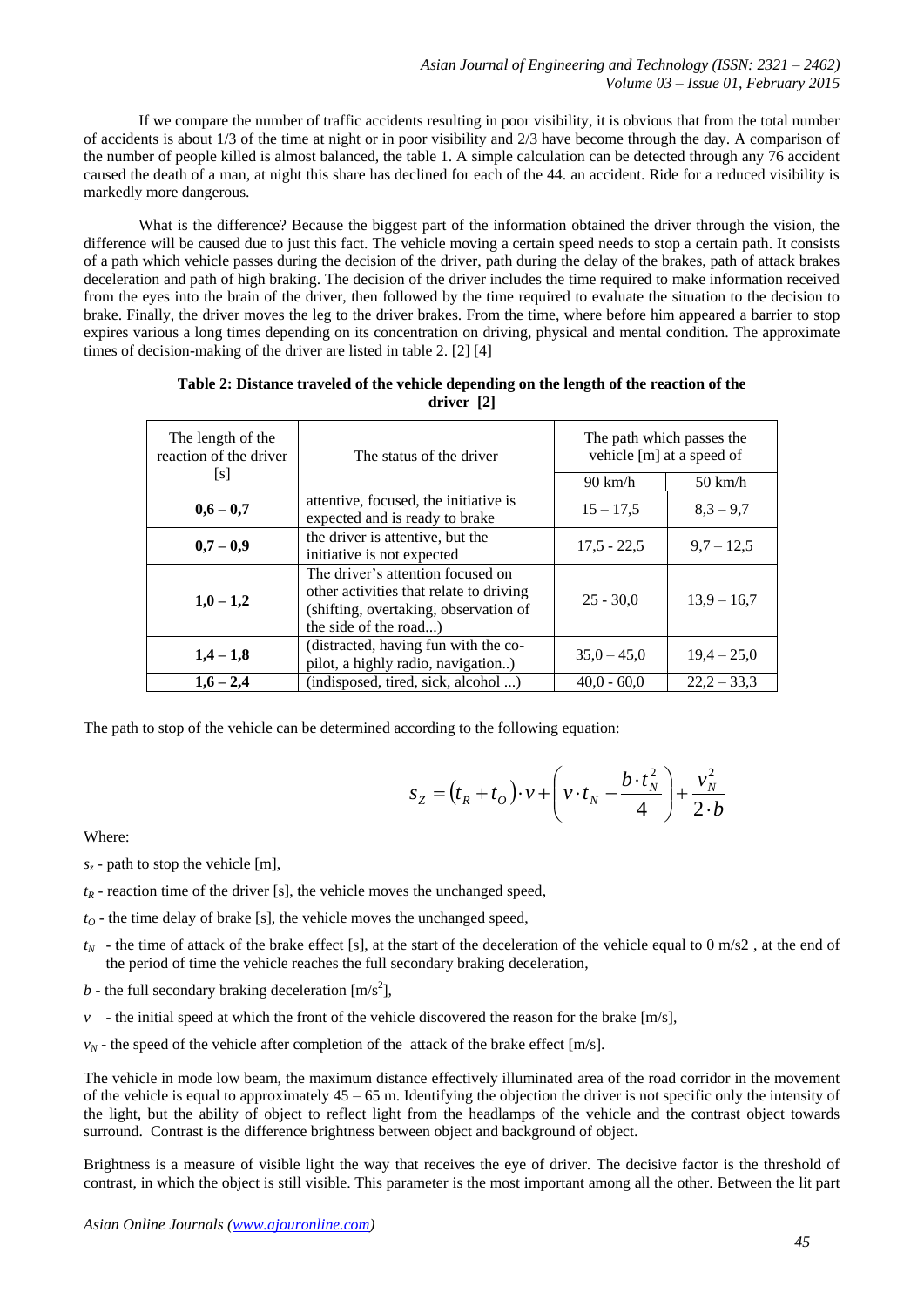of the road and any object must to arise a difference of brightness **-** the contrast of the value that was already for the human eye sensible. What is the value of the contrast greater, the subject of the human eye is better visible.

The ability to identify specific object the driver of vehicle is most cases determinate by the photometric characteristics of object eventually the clothes of object and the road over which is moving. For example, a figure dressed in white reflects all incidents light and is very well visible. A figure dressed in black absorbs all incidents light and therefore it is not possible to see it. The driver can recognize only in the background of other subjects, until is effectively illuminated the road behind the object. Figure 1 shows the possibility of detection of objects depending on the contrast of dress with the surroundings. [1] [5]



**Figure 1: The possibility of detection of objects depending on the contrast dress [1]**

If the road is not totally black arises between the figure and the road light interface, the contrast the object towards a lighted road. Only if the combination of the size of the area where is a lighting interface and values of contrast are sufficient to the perception of the human eye, it means that they are satisfied the technical conditions for the recognition of object can driver recognize the object. Therefore the fact that a pedestrian is located in the area of illuminated road of the headlamps of vehicle does not mean, that driver can him actually recognize. [1] [5]

## **Figure 2: Visibility on the object depending on the dress [1]**

Figure 2 describes the influence of clothing on the visibility distance in darkness. Distance C describes visibility on the pedestrian dressed in black, distance A on the pedestrian dressed in grown and distance D describes visibility on the pedestrian dresses in white.

For the correct identification of a pedestrian in poor visibility are needed such conditions that the visual perception of driver was such a significant, after processing this perception the driver evaluate the pedestrian as visible. For the visual perception of the driver is important threshold contrast between a pedestrian and its surround and the size of the visual angle of pedestrian. The threshold contrast and visual angle of the driver are influenced by factors such as the level of adaptation of vision, the speed perception of the driver, the physical or mental state of the driver. A old contrast and visu-

Weather conditions greatly affect the process of vision of the driver. During rain changes the color of the road, it becomes darker and change the conditions related the contrast emergented among the road and pedestrian. Vision of driver influences the occurring fog too; it consists of small drops of water. These droplets scatter the light beam, which causes the objects and their background on the road are worse illuminated. During the snowfall is light reflector reflects from the white flakes, what causes the formation of a larger amount of light that returns back into the eye of the driver and the deteriorating conditions of vision.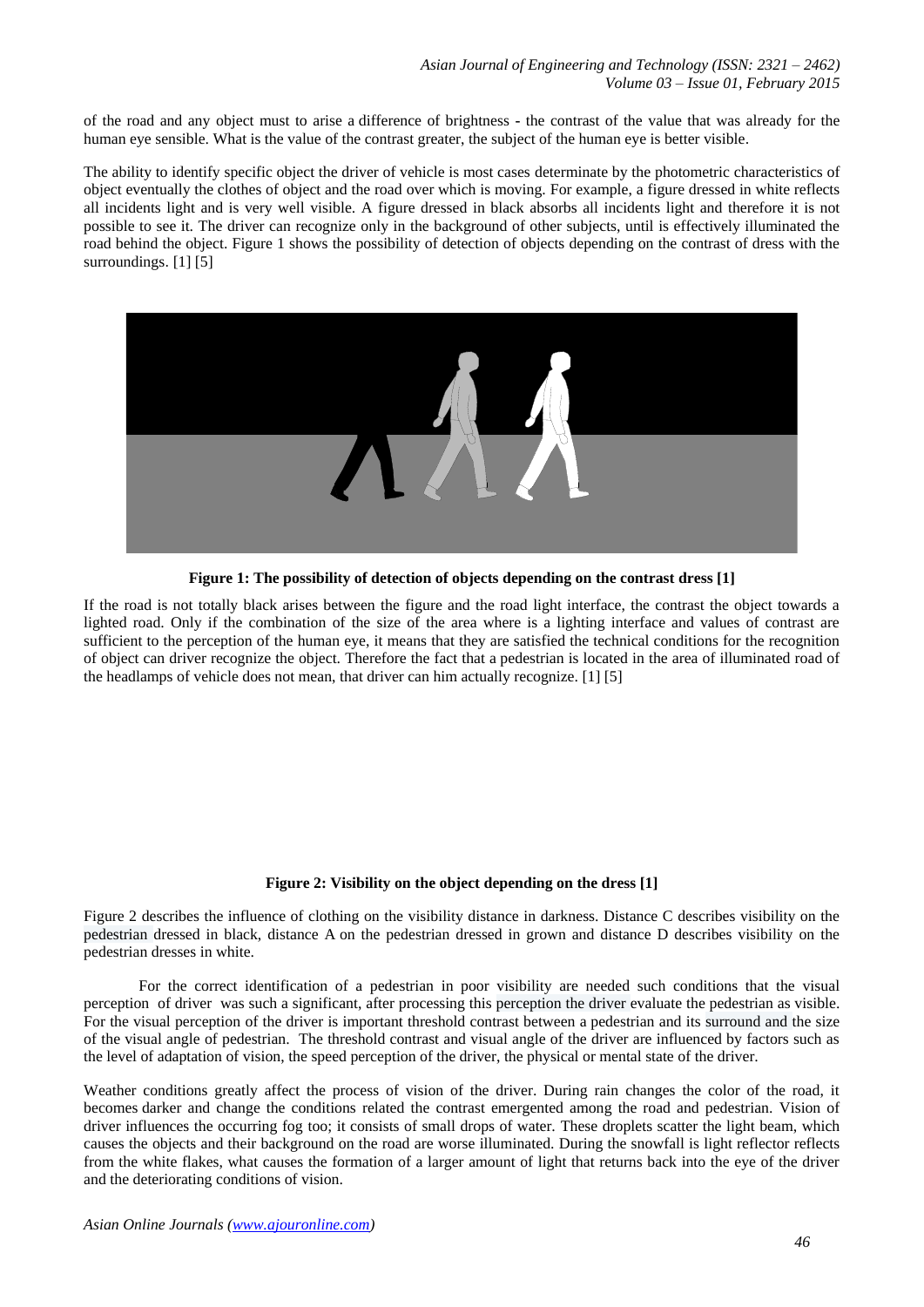#### **Experimental measure of illumination distance and visibility distance**

The first experimental measure was found specific values of illumination and consecutively based on this value was dedicated the maximum distance of illumination of selected types of headlamps. Implementation of the second measurement was found individual distances of visibility on pedestrian dressed in various clothes.

#### **Comparison illumination distance of headlamps and visibility distance on pedestrian**

Measure distance of visibility on pedestrian waged in mode of high beam on the vehicle Volkswagen Passat Combi, because in the evaluation is considered the maximum distance of illumination 100 m of its headlamps. As a source of light in the headlamps was used bulb type H1. Figure 3 graphically describes a comparison illumination distance and visibility distance on the pedestrian with the driver with healthy eyesight.



## **Comparison of illumination distance and visibility distance**

**Figure 3: Comparison of illumination distance and visibility distance**

#### Source: author

By the comparison illumination distance and visibility distance on the pedestrian dressed in white is seen, the driver saw a pedestrian on a longer distance than is the illumination distance that illuminate the road in the corridor of vehicle movement. Among the white clothing of pedestrian and dark field there is a high contrast, therefore the pedestrian is visible at a relatively long distance. Difference illumination distance and visibility distance is 32,7 m.

As in the case of pedestrian wearing a white, the visibility distance on the pedestrian with reflective element placed on the ankle is longer as the illumination distance. Again, this is due to fact, that the reflective element reflects light very well at a low intensity of light, then even at an intensity lower then 1,5 lx. Another factor is, there is again a high contrast between the background and reflective elements on the ankle pedestrian.

In the case of a pedestrian dressed in black and in blue jeans is the visibility distance on the pedestrian significantly lower than the illumination distance of headlamps. As the black and blue clothing absorbs all the light of headlamps is necessary, than the pedestrian approached on the shorter distance to the vehicle, so that the driver can him identified as definitely visible. To this is necessary, than was created behind pedestrian effectively lit field. Visibility distance on the pedestrian in black is in this case about 42,3 m longer, then is the illumination distance of headlamps.

In the following table gives the values of the measured intensities of illumination of the road, with various light sources in the headlamps.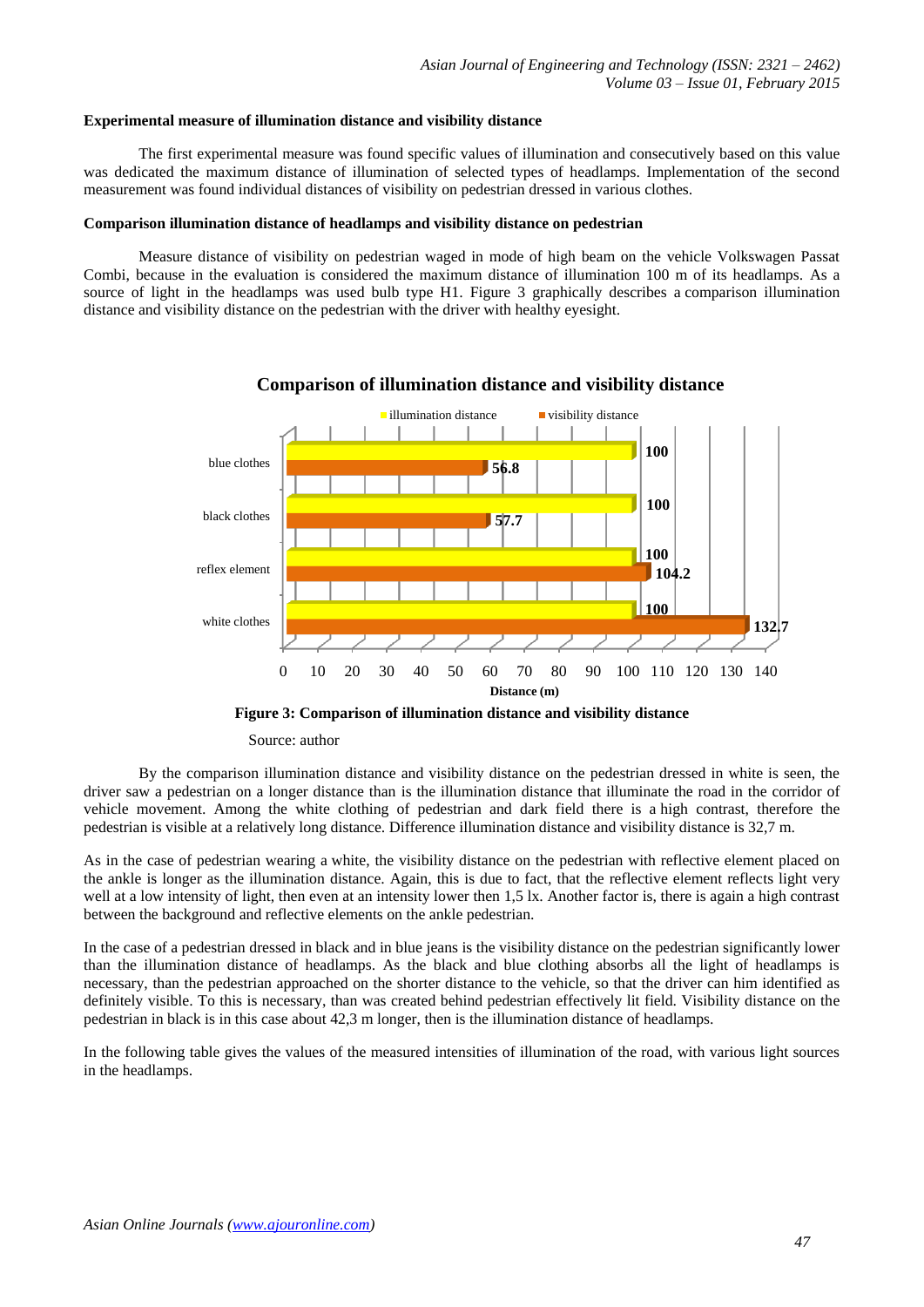|               | Mode of<br>headlamps | <b>Sight distance</b><br>(m) | <b>Illumination</b><br>distance (m) |
|---------------|----------------------|------------------------------|-------------------------------------|
| <b>BMW</b>    | high beam            | 160                          | 170                                 |
|               | low beam             | 40                           | 90                                  |
| Audi A4       | high beam            | 80                           | 100                                 |
|               | low beam             | 30                           | 60                                  |
| <b>Passat</b> | high beam            | 80                           | 100                                 |
|               | low beam             | 40                           | 60                                  |

## **Table 3: The measured values of the illumination distance and visibility distance**

Source: author

From the measured values listed in table 3, it is evident that the distances of illumination and visibility is not identical and are significant differences among them. The smallest difference of these distances is in mode beam headlights BMW vehicles using a halogen lamp H1 and it is 10 m. In the mode of low beam by using a xenon lamp DS1 this difference is up to 50 m. The low beam illuminate the road within the distance 90 m, but only 40 m of this section is illuminated effectively, thus the value of 1.5 lx at a certain height of the road, by an experimental measurement of the pedestrian area of the heel, that is about 2 cm above the ground plane.

Illumination distance of high beam the vehicles Audi A4 and Volkswagen Passat by the using of halogen lamp H7 is the same, corridor over the vehicle is illuminated at a distance of 100 m, while 80 m of this distance is effectively illuminated. Illumination distance of low beam are by both vehicles 60 m. Difference is in the sight distance, where the sight distance of vehicle Audi A4 is 30 m and vehicle Volkswagen Passat represents a distance 40 m.

## **3. SUMMARY**

For the safety of road vehicles are imposed more and more requirements. Lighting of vehicles is the most important thing at night and in poor visibility. A headlamp of the vehicle illuminates distance in the corridor of movement in front of the vehicle. It is necessary to perceive, that even when the space for the vehicle is illuminated only a part of the road is illuminated effectively. On the basis of experimental measurements were found out the specific values of the intensity of illumination of the road and consequently they was intended distance of illumination of road, distance of sight from the vehicle and distance of visibility on the pedestrian dressed in various clothes.

In the case of pedestrian dressed in black clothes is the visibility distance 57,7m. An illumination distance headlamp of the vehicle Passat Combi in mode of high beam is 100 m. between these distances is the difference 42,3m. Distance to stop a vehicle moving at a speed of 90 km/h on a dry surface 72,71 m and on wet surfaces 90,61m. This means that in the case of pedestrian moving on the road dressed in black is the distance to stop a vehicle longer than visibility distance on the pedestrian and it can get to the collision with the pedestrian. From the above calculations and measures is obvious that photometric properties of clothing, the speed of the vehicle and the condition of the road surface significantly affect the occurrence of a traffic accident. It is also necessary to realize, that even if the headlamps of vehicle illuminate space over the vehicle, it is not guaranteed that the driver identifies the potential barrier at a distance of illumination the road and also if is able to stop the vehicle on this distance.

This contribution/publication is the result of the project implementation:

## **Centre of excellence for systems and services of intelligent transport II.***,*

ITMS 26220120050 supported by the Research & Development Operational Programme funded by the ERDF.